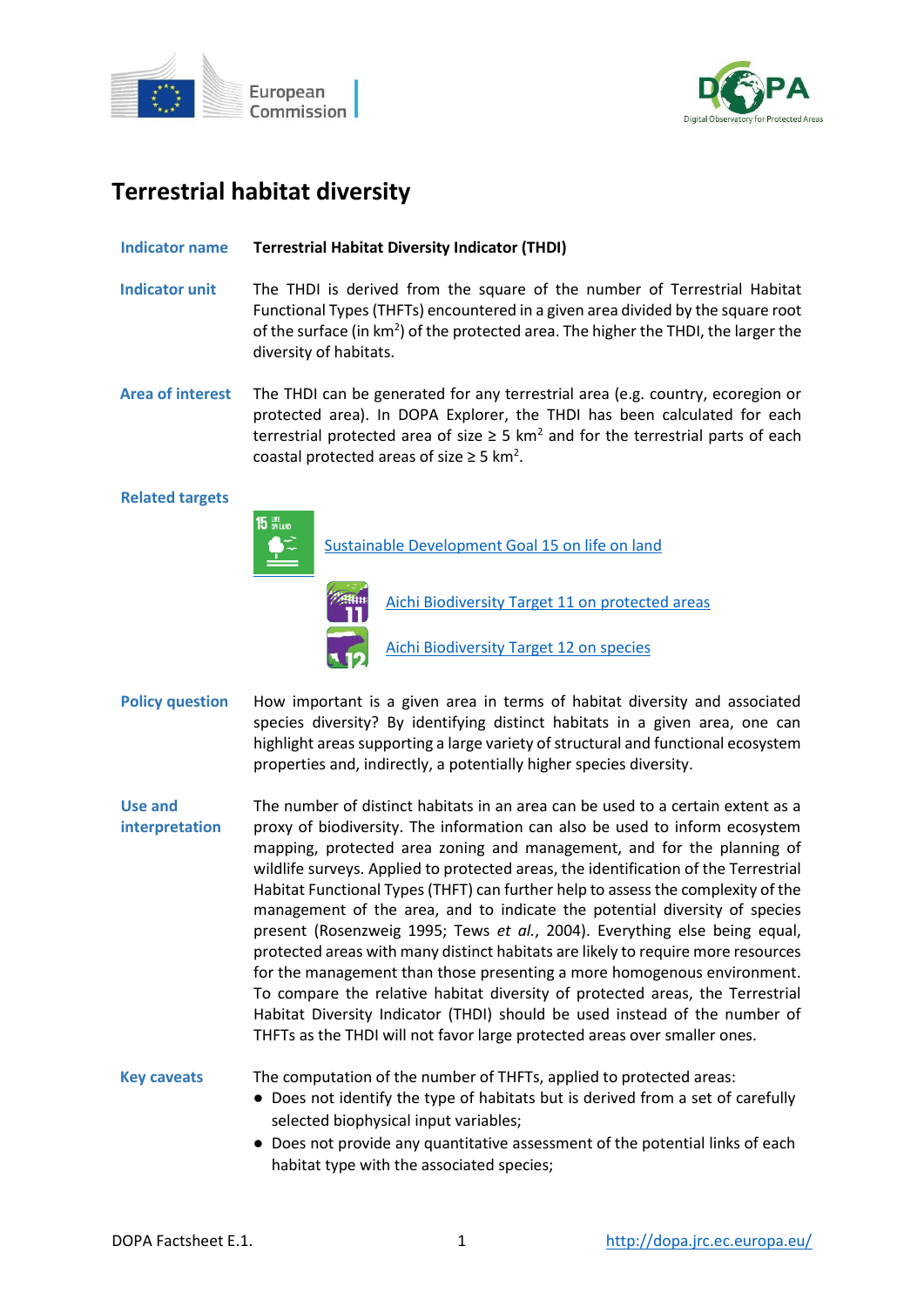● Is scaled for each protected area with an upper limit of the number of distinct habitats, and thus makes it difficult to compare habitat diversity across protected areas.

The THDI is also given for each protected area to compensate for the larger number of THFTs expected to be found in larger protected areas. The proposed correction, i.e. using the square of the number of THFTs divided by the square root of the surface (in  $km^2$ ) of the protected area, is an arbitrary decision which might not be optimal. Future versions of the DOPA will review this indicator more in depth.

**Indicator status** Published in peer reviewed papers (see Martínez-López *et al.*, 2016; Dubois *et al.*, 2016; Brink *et al.*, 2016).

# **Available data and resources**

- **Data available** The number of THFTs as well as the THDI are available for each protected area of size  $\geq$  5 km<sup>2</sup>. These values can also be compared at country and ecoregion level. Geometries of the THFTs can also be displayed when available but are not downloaded yet. All results are available from DOPA Explorer at [http://dopa](http://dopa-explorer.jrc.ec.europa.eu/)[explorer.jrc.ec.europa.eu/](http://dopa-explorer.jrc.ec.europa.eu/)
- **Data updates** Planned with each update of DOPA.
- **Codes** The THFTs are computed with eHabitat+, a code using GRASS GIS 7, Python 2.7 and R. The eHabitat+ code is contained in four scripts that are run consecutively and that make use of several Python and R libraries for multivariate and spatial analysis. The computation of the THDI is a basic numeral operation applied to the results of the THFTs.

Martínez-López, J. eHabitat+ Version 1.1. Source Code for DOPA, 2016. Available online[: http://dx.doi.org/10.5281/zenodo.51879](http://dx.doi.org/10.5281/zenodo.51879) .

# **Methodology**

Methodology A set of nine biophysical variables, all globally mapped at 1-km<sup>2</sup> resolution, are used in conjunction with the boundaries of all protected areas of size  $\geq 5$  km<sup>2</sup> to automatically segment each terrestrial part of the protected areas into distinct Terrestrial Habitat Functional Types (THFTs). UNESCO Biosphere Reserves have been discarded as well as protected areas recorded only as points. The nine selected biophysical variables describe: (a) the topographical gradients (b) the climatic context (c) the ecosystem structure and (d) the carbon-water cycling (ecosystem functioning). The approach described in Martínez-López *et al.* (2016) is a two-step methodology based on image segmentation followed by a classification of the resulting segments through hierarchical clustering. The method also uses an upper limit of the number of classes in order to avoid having substantially more classes than input variables while accounting for the size of the protected area.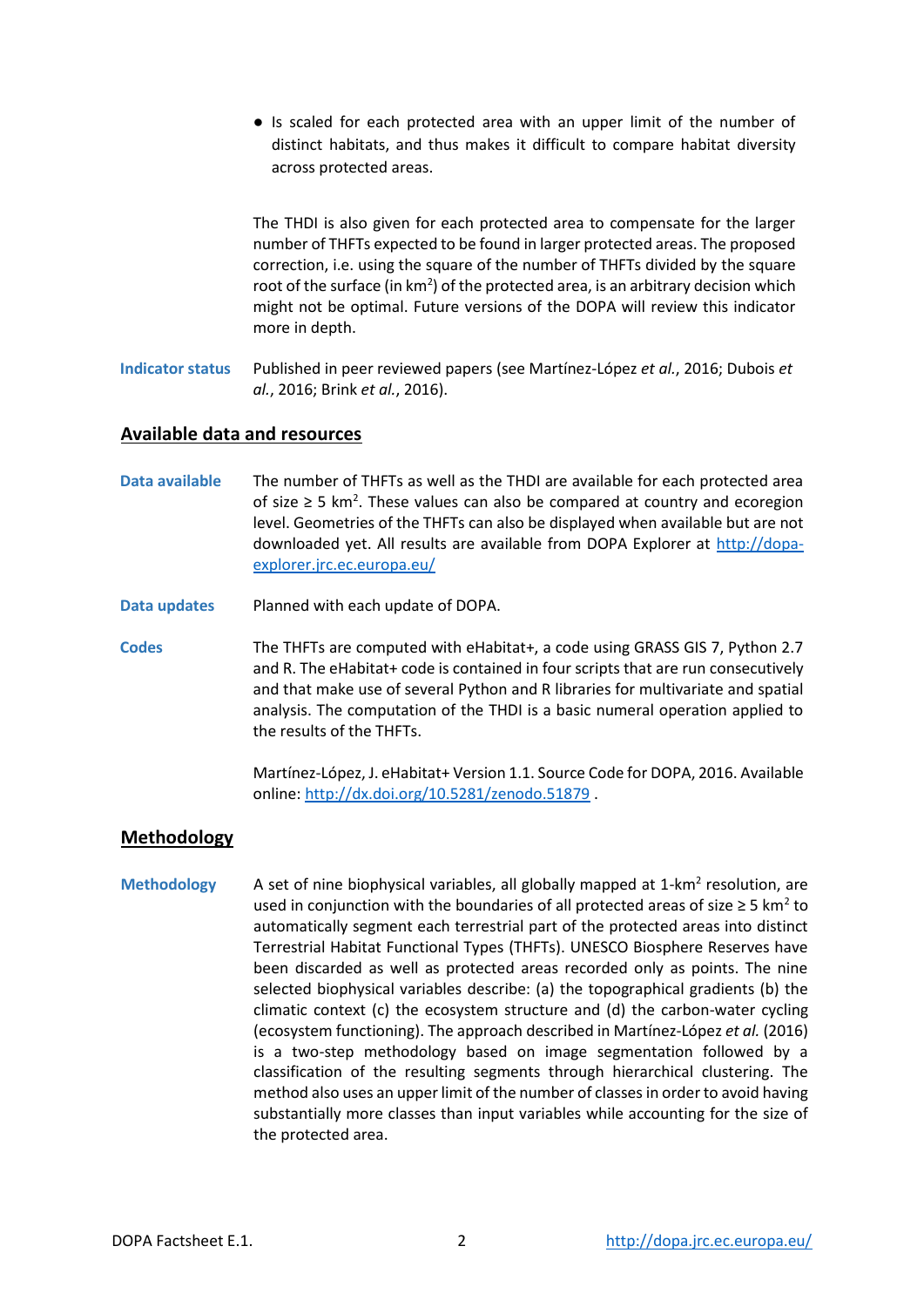Two examples of the output of the processing are shown in Figure 1 below. To avoid penalizing smaller protected areas that are more likely to show less segments than larger areas, with the number of segments (i.e. the THFTs), we also propose a Terrestrial Habitat Diversity Index (THDI) which is defined as the square of the number of distinct segments (THFTs) divided by the square root of the surface of protected area (in  $km<sup>2</sup>$ ). This more intuitive index provides more comparable results and allows smaller areas to be less penalized (Dubois *et al.*, 2016).



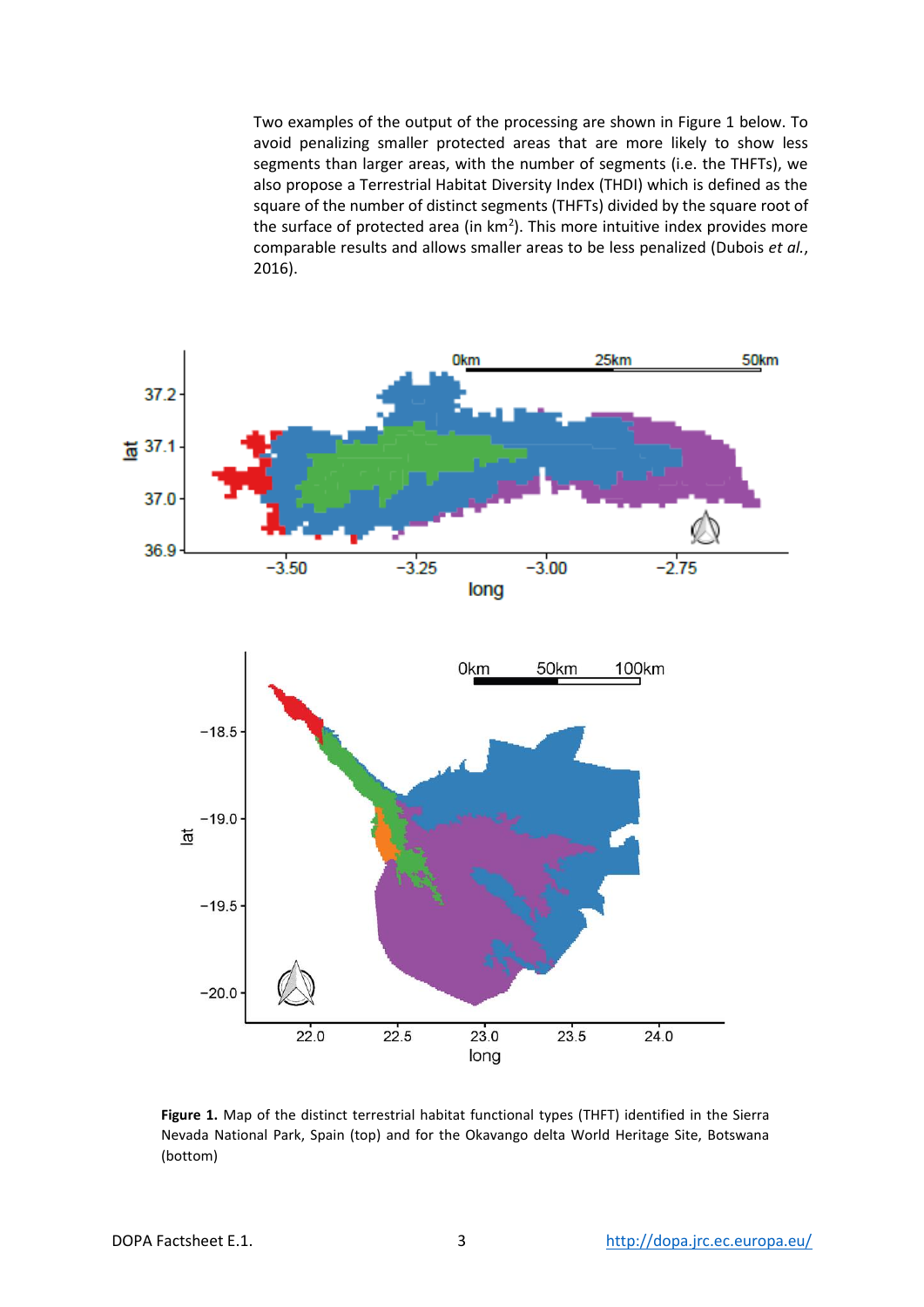**Input datasets** The indicator uses the following input datasets:

#### Protected Areas

- WDPA of January 2021 (UNEP-WCMC & IUCN, 2021)
	- o Latest version available from[: www.protectedplanet.net](http://www.protectedplanet.net/)

#### Biophysical variables

- $\bullet$  A set of nine biophysical variables, all globally mapped at 1 km<sup>2</sup> resolution used for the segmentation, namely
	- o the slope derived from a digital elevation model;
	- o mean annual bio-temperature (temperature excluding below zero values);
	- o mean annual precipitation;
	- o percentage of woody vegetation cover;
	- o percentage of grassland cover;
	- o mean annual evapotranspiration divided by the precipitation (square root transformed in order to account for small differences in the most arid areas);
	- o means of the maximum and minimum annual Normalized Difference Vegetation Index (NDVI) for the period 2001 to 2010, representing average maximum and minimum vegetation activity;
	- o the mean Normalized Difference Water Index (NDWI) for the period 2001 to 2010 as an indicator of the average vegetation and soil water content.

Detailed information about the sources of the input variables can be found in the Supplementary Online Material of Martínez-López *et al.* (2016) available online at<http://www.mdpi.com/2072-4292/8/9/780/s1>

**References** Dubois, G., *et al.* (2016). Integrating multiple spatial datasets to assess protected areas: Lessons learnt from the Digital Observatory for Protected Area (DOPA). *International Journal of Geo-Information* 5(12), 242. <http://dx.doi.org/10.3390/ijgi5120242>

> Brink, A., *et al.* (2016). Indicators for assessing habitat values and pressures for protected areas - An integrated habitat and land cover change approach for the Udzungwa Mountains National Park in Tanzania. *Remote Sensing* 8(10), 862. <http://dx.doi.org/10.3390/rs8100862>

> Martínez-López, J., *et al.* (2016). Biophysical characterization of protected areas globally through optimized image segmentation and classification. *Remote Sensing* 8(9), 780[. http://dx.doi.org/10.3390/rs8090780](http://dx.doi.org/10.3390/rs8090780)